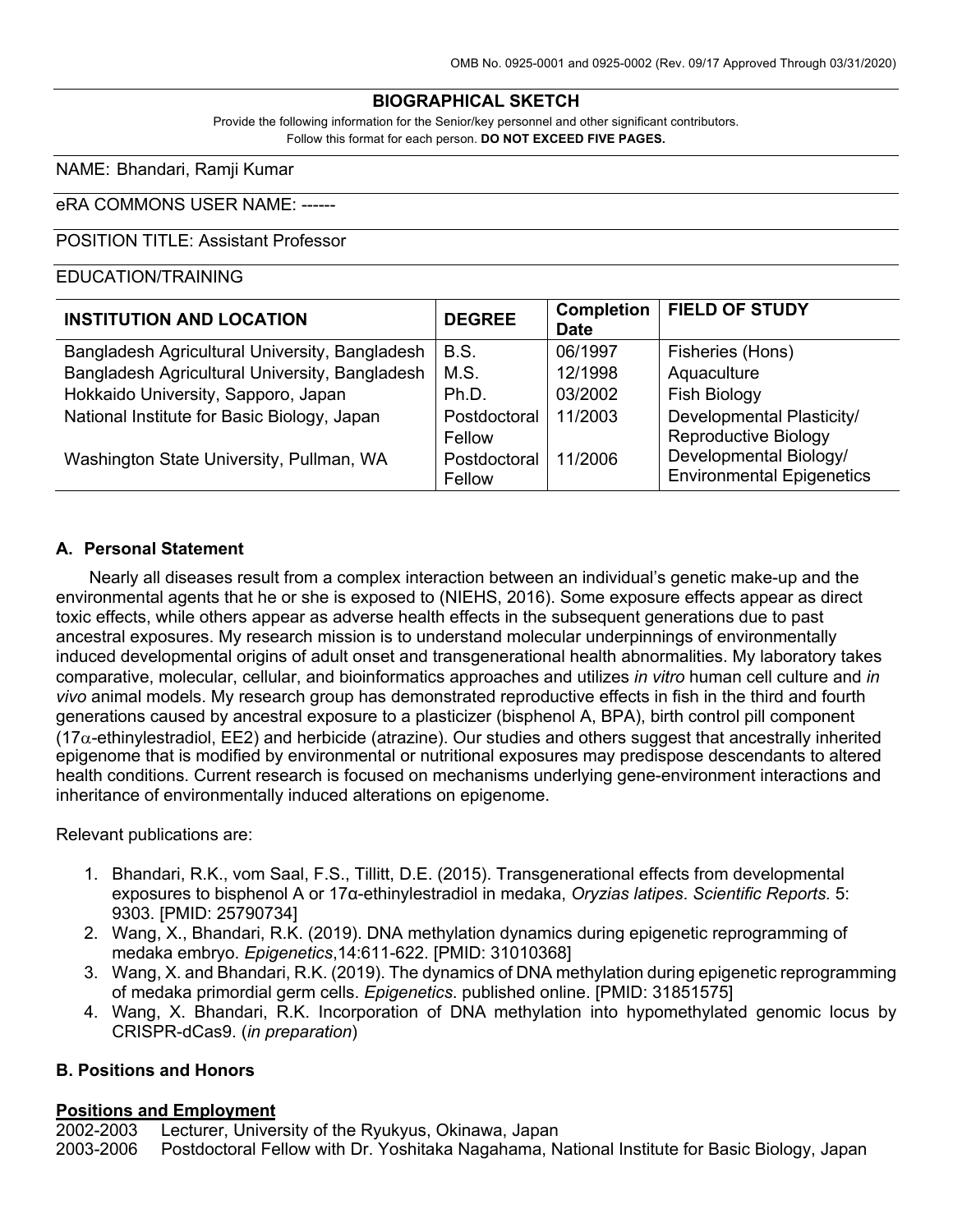- 2006-2011 Postdoctoral Research Associate with Dr. Michael Skinner, Washington State University, Pullman, WA.
- 2011- 2012 Assistant Research Professor, Department of Physiological Sciences, College of Veterinary Medicine, University of Florida, Gainesville, FL.
- 2012- 2016 Assistant Research Professor, Division of Biological Sciences, University of Missouri-Columbia, Columbia, MO.
- 2012- Visiting Scientist, USGS Columbia Environmental Research Center, Columbia, MO.
- 2016 Assistant Professor, Biology Department, University of North Carolina at Greensboro, NC.
- 2019- Adjunct Associate Professor, Applied Science & Technology PhD Program at North Carolina A&T State University

# **Other Experience and Professional Memberships**

- 2008- Member, Society for Study of Reproduction<br>2012- Member, Society for Developmental Biology
- Member, Society for Developmental Biology
- 2014- Member, Society of Environmental Toxicology and Chemistry<br>2018- Member, Society of Toxicology
- Member, Society of Toxicology

# **Honors**<br>2007

- Young Researcher Award | Zoological Society of Japan
- 2008 Lalor Foundation Merit Award | Society for Study of Reproduction
- 2011 Outstanding Postdoctoral Presentation Award | CRB | Washington State University
- 2011 Lalor Foundation Merit Award | Society for Study of Reproduction
- 2018 Bernard and Glickman Dean's Professorship Award for Teaching & Research Excellence, UNCG
- 2019 Thomas Undergraduate Research Mentor Award 2019, UNCG

### **C. Contribution to Science**

- 1. **Epigenetic programming of medaka embryo and its developing germ cells**: My laboratory is studying epigenetic programming of medaka embryo, especially DNA methylation dynamics, expression profile of DNA methyltransferases (*DNMTs*), *TET* genes, and miRNAs during early embryogenesis. We have identified DNA methylation reprogramming events in medaka embryo during early cleavage stage and in primordial germ cells during embryogenesis and post-embryonic stages. Findings suggest that DNA methylation dynamics during reprogramming of somatic cells in postfertilization embryo and in primordial germ cells (PGCs) are highly conserved between fish and mammals (humans & mice). This finding has allowed us to design studies to address mechanisms underlying stressor-induced epigenetic effects in primordial germ cells (PGCs) and their transgenerational inheritance by future generations. So far, we have found specific epigenetic signatures that are established by BPA exposure on PGCs which can survive epigenetic reprogramming events and are inherited as are by sperm. Also, we are profiling circulating miRNAs to identify biomarkers of the past BPA exposure and of current reproductive impairment in adult males. Our ultimate aim from this project is to correlate transgenerational epimutations/miRNAs profiles with the history of past exposure to BPA and with associated phenotypes. We have developed CRISPR-dCas9 mediated epigenome editing method to correct transgenerational epimutations in our animal model. Preliminary studies suggest that this method can precisely remove or add DNA methylation from/onto a genomic locus in embryos undergoing cleavage.
	- a. Wang, X., Bhandari, R.K. (2019). DNA methylation dynamics during epigenetic reprogramming of medaka embryo. *Epigenetics*,14:611-622.
	- b. Wang, X. and Bhandari, R.K. The dynamics of DNA methylation during epigenetic reprogramming of medaka primordial germ cells. *Epigenetics*. published online. [PMID: 31851575]
	- c. Wang, X., vom Saal, F.S., Tillitt, D.E., Bhandari, R.K. Dynamics of BPA-induced epigenetic memories during reprogramming in primordial germ cells and their inheritance by sperm. (*In preparation)*
	- d. Wang, X., Bhandari, R.K. Epigenetic reprogramming of somatic cells in post-fertilization embryo and primordial germ cells in fish- a review. *Submitted.*
- 2. **Transgenerational inheritance of environmentally induced phenotypes**: Gene environment interactions lead to development of phenotypes with possibility for transgenerational transmission of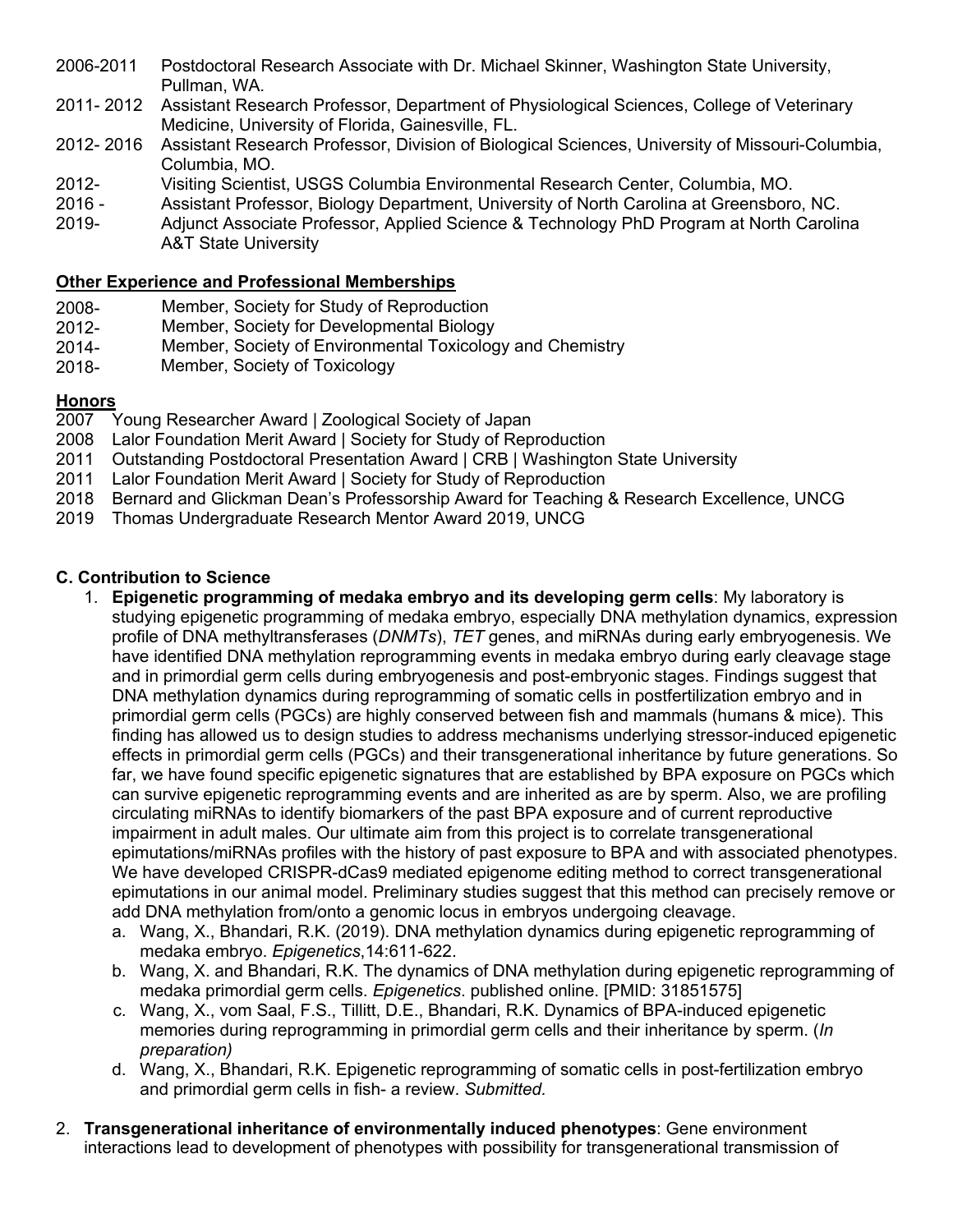phenotypic traits to offspring in the subsequent generations. Mechanisms underlying such a vertical transmission of environmentally induced adverse health phenotypes to offspring are enigmatic, despite several studies demonstrate epigenetic marks in the germline of descendants associated with ancestral exposure. Our laboratory is trying to understand how environmental stressors (chemical or non-chemical) induce epigenetic changes that result in adverse health outcomes or disease. Utilizing fish and rodents as models, we are trying to pinpoint the epigenetic changes that lead to harmful health effects because of direct exposure to stressors or due to ancestral exposure.

- *a.* Cleary, J.C., Tillitt, D.E., vom Saal, F.S., Bhandari, RK. (2019). Transgenerational effects of developmental atrazine exposure on reproduction of male medaka fish. *Environmental Pollution,* 251: 639-650.
- *b.* Bhandari R.K., vom Saal, F.S., Tillitt, D. E. (2015). Transgenerational effects from early developmental exposures to bisphenol A or 17α-ethinylestradiol in medaka, *Oryzias latipes*. *Scientific Reports, 5: 9303.*
- *c.* Skinner M.K., Haque M.M., Nilsson E., Bhandari R.K., McCarrey J.R. (2013). Environmentally induced transgenerational epigenetic reprogramming of primordial germ cells and the subsequent germ line. *PLoS One. 15;8(7):e66318* . PMID: 23869203
- *d.* Thayil, A., Wang, X. Bhandari P., vom Saal, F.S., Tillitt, D.E., Bhandari, R.K. Bisphenol A-induced transgenerational differences in expression of genes on reproductive axis of the male medaka. *Biology of Reproduction (Under review)*
- 3. **Molecular mechanism of sex determination in fish and mammals:** As a postdoctoral fellow, I studied molecular mechanisms of gonad development in fish and mammals. Studies in fish focused on role of endogenous estrogens in maintenance of germ cells' sexual fate. Studies in mammals focused on molecular pathways downstream of sex determination and environmental influence on male sex determination. Taking a ChIP-on-chip promoter tiling array approach, I identified downstream targets of sex determining factor proteins in fetal rat Sertoli cells, including some bHLH transcription factors and studied their role in Sertoli cell differentiation in the testis. Following are representative findings among the major findings:
	- a. Bhandari R.K, Haque M.M. & Skinner M.K. (2012). Global genome analysis of the downstream binding targets of testis determining factor SRY and SOX9. *PLoS One. 2012;7(9):e43380*
	- b. Bhandari, R.K., Schinke, E.N., Haque, M.M., & Skinner, M.K. (2012). SRY-induced TCF21 genome- wide targets and cascade of bHLH factors during Sertoli cell differentiation and male sex determination in the rat. *Biology of Reproduction, 87: 131-136.*
	- c. Bhandari, R.K., Clement, T., Sadler-Riggleman, I. & Skinner, M.K. (2011). Basic helix-loop- helix transcription factor Tcf21 is a downstream target of male sex determining gene Sry. *PLoS One,* 6(5): e19935. pp1-11.
	- d. Skinner, M.K., Bhandari, R.K., Haque, M.M., Nilsson, E.E. (2015). Environmentally induced epigenetic transgenerational inheritance of altered SRY genomic binding during gonadal sex determination. Environmental Epigenetics 1: 1-10. doi: 10.1093/eep/evv004

### **Complete List of My Published Work**

http://www.ncbi.nlm.nih.gov/pubmed/?term=Ramji+Bhandari

# **D. Additional Information: Research Support and/or Scholastic Performance**

### **Ongoing Research Support**

# R21 HD 098621 Bhandari (PI) 12/01/2019-11/30/2021

Correction of endocrine disruptor-induced transgenerational epimutations by CRISPR-dCas9 This research will develop CRISPR-dCas9 epigenome editing tool for precise insertion or deletion of DNA methylation marks into or from the epigenome. Further, it will be used to correct EE2-induced transgenerational epimutations on estrogen receptor CpG island #3 in medaka fish.

### R21 ES027123 Bhandari (PI) 04/01/2017-03/31/2020

Germline transmission of epigenetic alterations to offspring induced by bisphenol A exposure This research is aimed to characterize epigenetic reprogramming in medaka and identify heritable epigenetic memories in primordial germ cells established by developmental exposure to BPA.